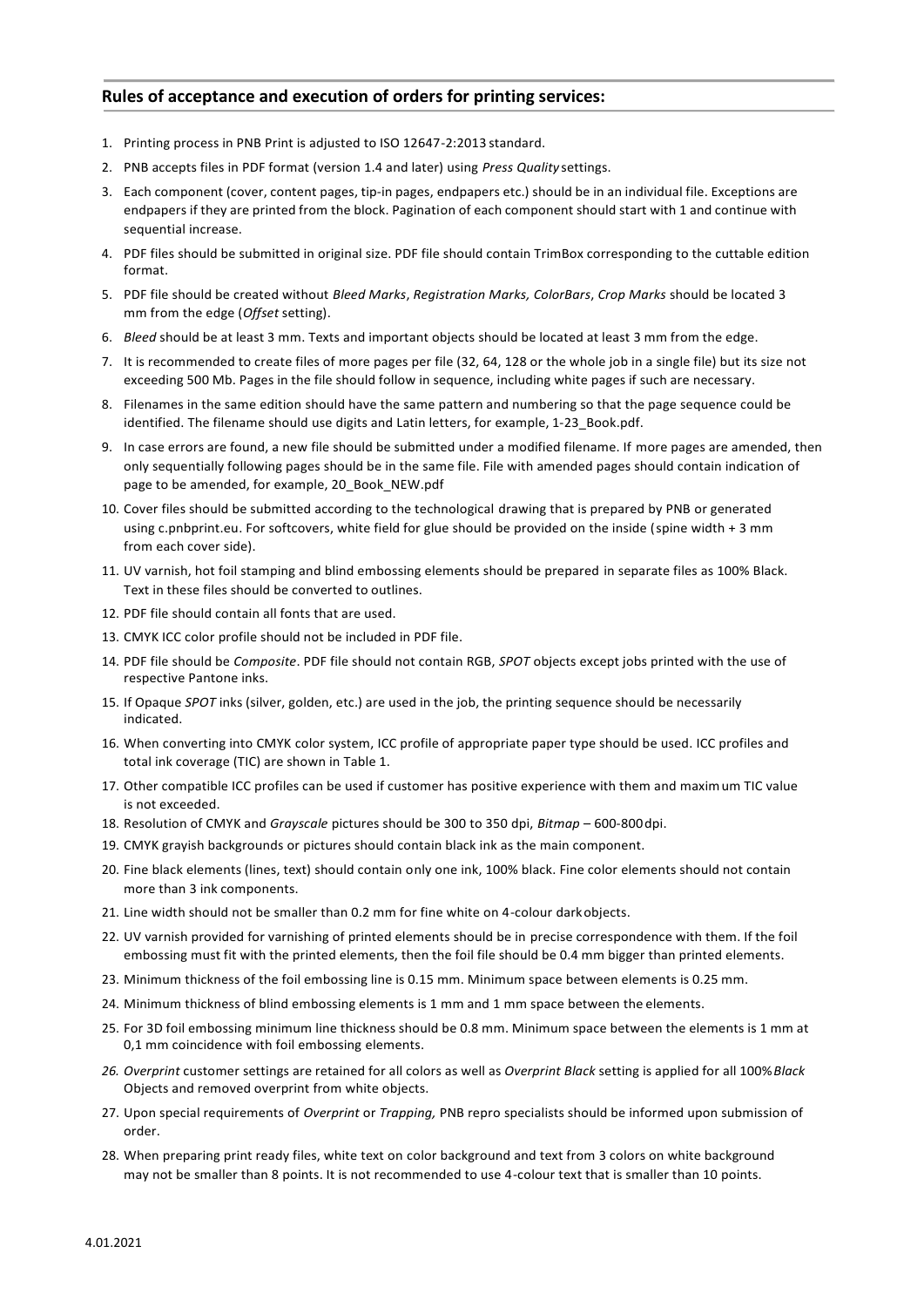## Table 1. Recommended ICC profiles and TIC

| Paper grade            |                                                                                                                                                                           | ICC profile                                                                                                                                                                             | <b>TIC, %</b>                                 |
|------------------------|---------------------------------------------------------------------------------------------------------------------------------------------------------------------------|-----------------------------------------------------------------------------------------------------------------------------------------------------------------------------------------|-----------------------------------------------|
| For Sheetfed printing: |                                                                                                                                                                           |                                                                                                                                                                                         |                                               |
|                        | Premium Coated (PS1)<br>Wood-free Uncoated (PS5)                                                                                                                          | PSOcoated v3.icc<br>PSOuncoated v3 FOGRA52.icc                                                                                                                                          | 300<br>$300*$                                 |
| For Heatset printing:  |                                                                                                                                                                           |                                                                                                                                                                                         |                                               |
| Super calendered       | Premium Coated (PS1)<br>Wood-free Uncoated (PS5)<br>LWC Improved Coated (PS2)<br>LWC Standard Coated (PS3)<br>INP (Improved Newsprint)<br><b>SNP (Standard Newsprint)</b> | PSOcoated v3.icc<br>PSOuncoated v3 FOGRA52.icc<br>PSO LWC Improved eci.icc<br>PSO LWC Standard eci.icc<br>SOsc-b paper v3 FOGRA54.icc<br>PSO INP Paper eci.icc<br>PSO SNP Paper eci.icc | 300<br>300<br>300<br>300<br>270<br>260<br>260 |

\*TIC 300 % for uncoated paper should not exceed 10 % of picture area.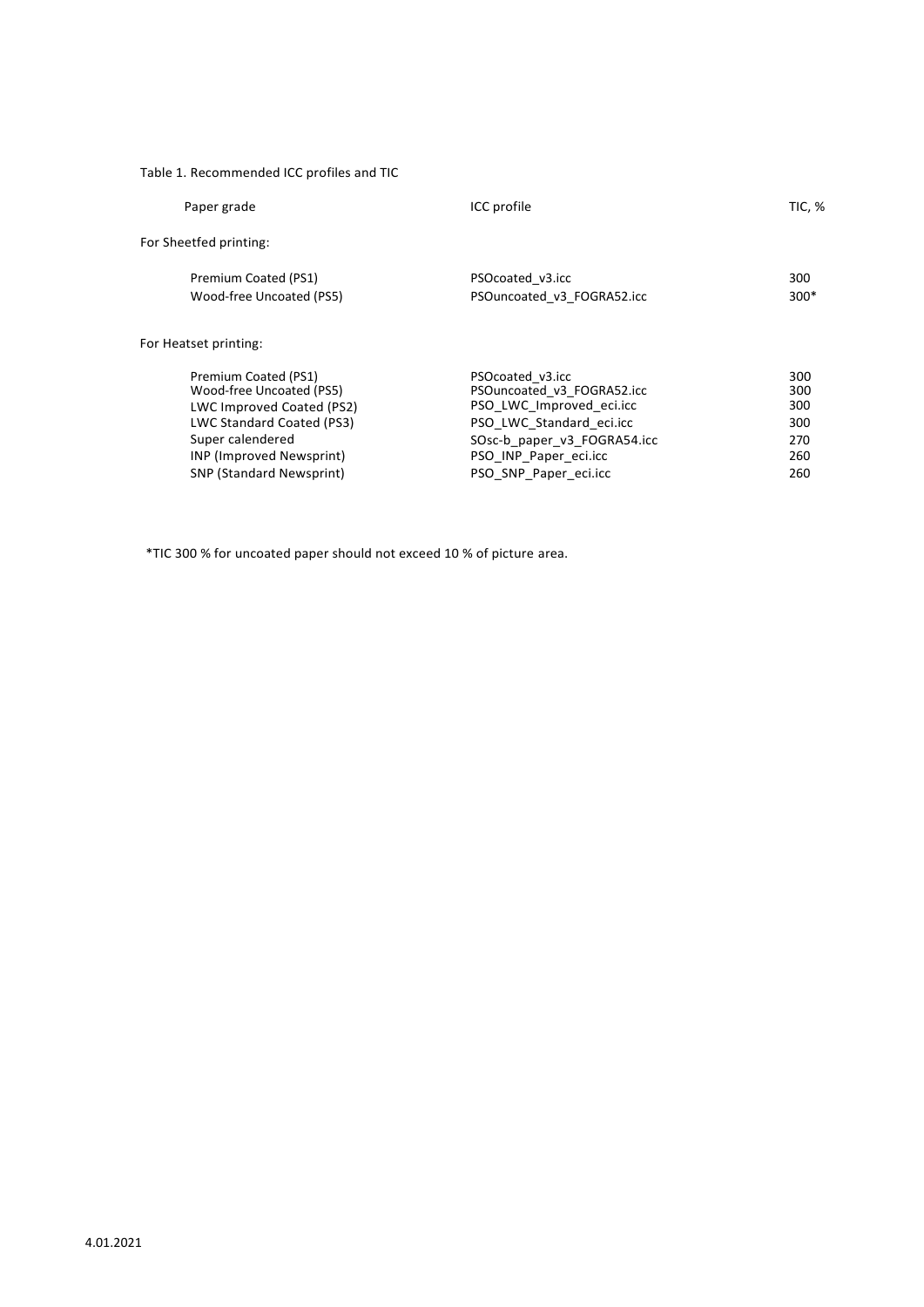# **Product Quality. Sheet-fed and web-offset printing:**

Colour control during printing is conducted by CMYK color Lab values and Tone Value Increase (TVI) measurements accordingly to the tables Nr.1 and Nr.3

#### **Table Nr. 1. CIELAB coordinates of colours for the printing on different types of paper grades accordingly to ISO 12647-2:2013 standard**

| Color        | CD1 (WB)<br>Premium coated |          | $CD2$ (WB)<br>Improved coated, LWC |    | CD5 (WB)<br>Wood-free uncoated |       | $CD6$ (WB)<br>Super calendered |              |       |    |       |       |
|--------------|----------------------------|----------|------------------------------------|----|--------------------------------|-------|--------------------------------|--------------|-------|----|-------|-------|
|              | Coordinates                |          | Coordinates                        |    | Coordinates                    |       | Coordinates                    |              |       |    |       |       |
|              |                            | a        | b                                  |    | a                              | b     |                                | a            | b     |    | a     | b     |
| Cyan         | 56                         | $-36$    | $-51$                              | 58 | $-37$                          | $-46$ | 60                             | $-25$        | $-44$ | 56 | $-36$ | $-40$ |
| Magenta      | 48                         | 75       | $-4$                               | 48 | 73                             | $-6$  | 55                             | 60           | $-2$  | 48 | 67    | $-4$  |
| Yellow       | 89                         | $-4$     | 93                                 | 87 | $-3$                           | 90    | 89                             | $-3$         | 76    | 84 | 0     | 86    |
| <b>Black</b> | 16                         | $\Omega$ | $\mathbf 0$                        | 20 | 1                              | 2     | 33                             | $\mathbf{1}$ |       | 23 | 1     | 2     |

#### Paper grade

Color deviation tolerance for the table 1: ∆E\*ab ≤ 5

#### **Printed product quality parameters.**

Register accuracy - 0.1 mm Front and back side match – up till 1.0 mm